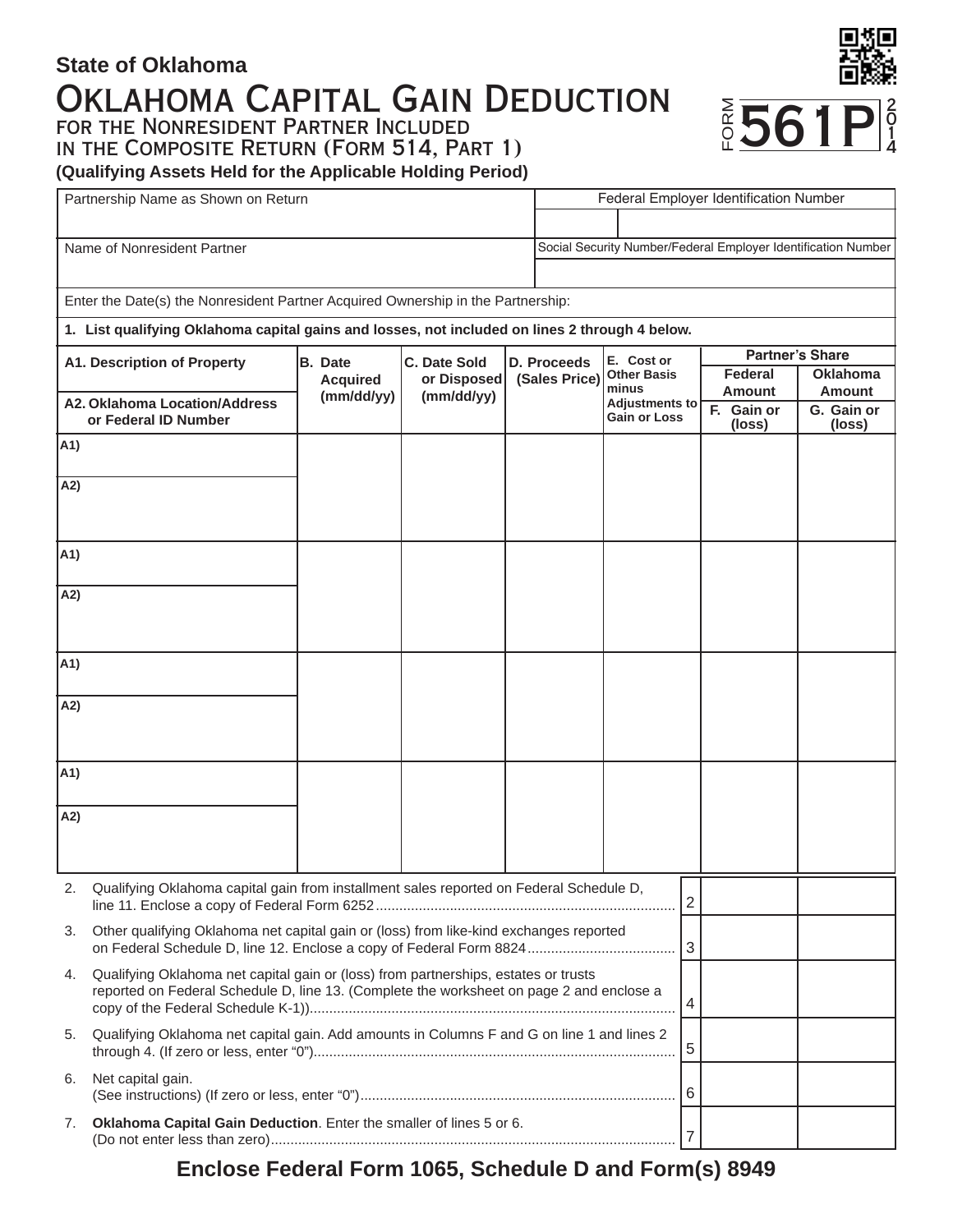## Oklahoma Capital Gain Deduction for the Nonresident Partner Included in the Composite Return (Form 514, Part 1)

68 Oklahoma Statutes (OS) Sec. 2358 and Rule 710:50-15-48

## **Worksheet - (Enclose with Form 561P)**

| Partnership Name as Shown on Return                                                                        | Federal Employer Identification Number                        |  |  |  |  |  |  |
|------------------------------------------------------------------------------------------------------------|---------------------------------------------------------------|--|--|--|--|--|--|
|                                                                                                            |                                                               |  |  |  |  |  |  |
| Name of Nonresident Partner                                                                                | Social Security Number/Federal Employer Identification Number |  |  |  |  |  |  |
|                                                                                                            |                                                               |  |  |  |  |  |  |
| Complete a separate worksheet for each piece of property sold. Enclose a copy of the Federal Schedule K-1. |                                                               |  |  |  |  |  |  |
|                                                                                                            |                                                               |  |  |  |  |  |  |
|                                                                                                            |                                                               |  |  |  |  |  |  |
|                                                                                                            |                                                               |  |  |  |  |  |  |
|                                                                                                            |                                                               |  |  |  |  |  |  |
|                                                                                                            |                                                               |  |  |  |  |  |  |

## **General Information**

Taxpayers can deduct qualifying gains receiving capital gain treatment which are included in Federal income. "Qualifying gains receiving capital treatment" means the amount of net capital gains, as defined under Internal Revenue Code Section 1222(11). The qualifying gain must result from:

- 1. the sale of real or tangible personal property located within Oklahoma that has been owned for at least five uninterrupted years prior to the date of the transaction that gave rise to the capital gain;
- 2. the sale of stock or an ownership interest in an Oklahoma company, limited liability company, or partnership where such stock or ownership interest has been owned for at least three uninterrupted years (two for individuals) prior to the date of the transaction that gave rise to the capital gain; or
- 3. the sale of real property, tangible personal property or intangible personal property located within Oklahoma as part of the sale of all or substantially all of the assets of an Oklahoma company, limited liability company, or partnership where such property has been directly or indirectly owned by such entity or owned by the owners of such entity, and used in or derived from such entity for a period of at least three uninterrupted years (two for individuals) prior to the date of the transaction that gave rise to the capital gain.

An Oklahoma company, limited liability company or partnership is an entity whose primary headquarters has been located in Oklahoma for at least three uninterrupted years prior to the date of sale.

## **Pass-through entities...**

Capital gain from qualifying property, as described above, held by a pass-through entity is eligible for the Oklahoma capital gain deduction, provided the person has been a member of the pass-through entity for an uninterrupted period of the applicable three (two for individuals) or five years and the pass-through entity has held the asset for not less than the applicable three (two for individuals) or five uninterrupted years prior to the date of the transaction that created the capital gain. The type of asset sold, as shown in 1-3 above, determines whether the applicable number of uninterrupted years is three (two for individuals) or five. The pass-through entity must provide supplemental information to the member identifying the pass-through of qualifying capital gains.

### **Installment sales...**

Qualifying gains included in Federal distributable income for the current year which are derived from installment sales are eligible for exclusion provided the appropriate holding periods are met.

## **Specific Instructions**

**Note:** Complete a separate Form 561P for each nonresident partner whose income is reported on Form 514-PT.

**Lines 1 - 5** are used to determine the qualifying Oklahoma net capital gain of a nonresident partner whose income is reported on Form 514-PT. Based on the type of qualifying asset sold the nonresident must have been a partner in the partnership for an uninterrupted period of the applicable three (two for individuals) or five years. On lines 1 - 4, Column F "Federal Amount", enter the nonresident partner's share of the qualifying gain or loss included on the Federal Schedule D.